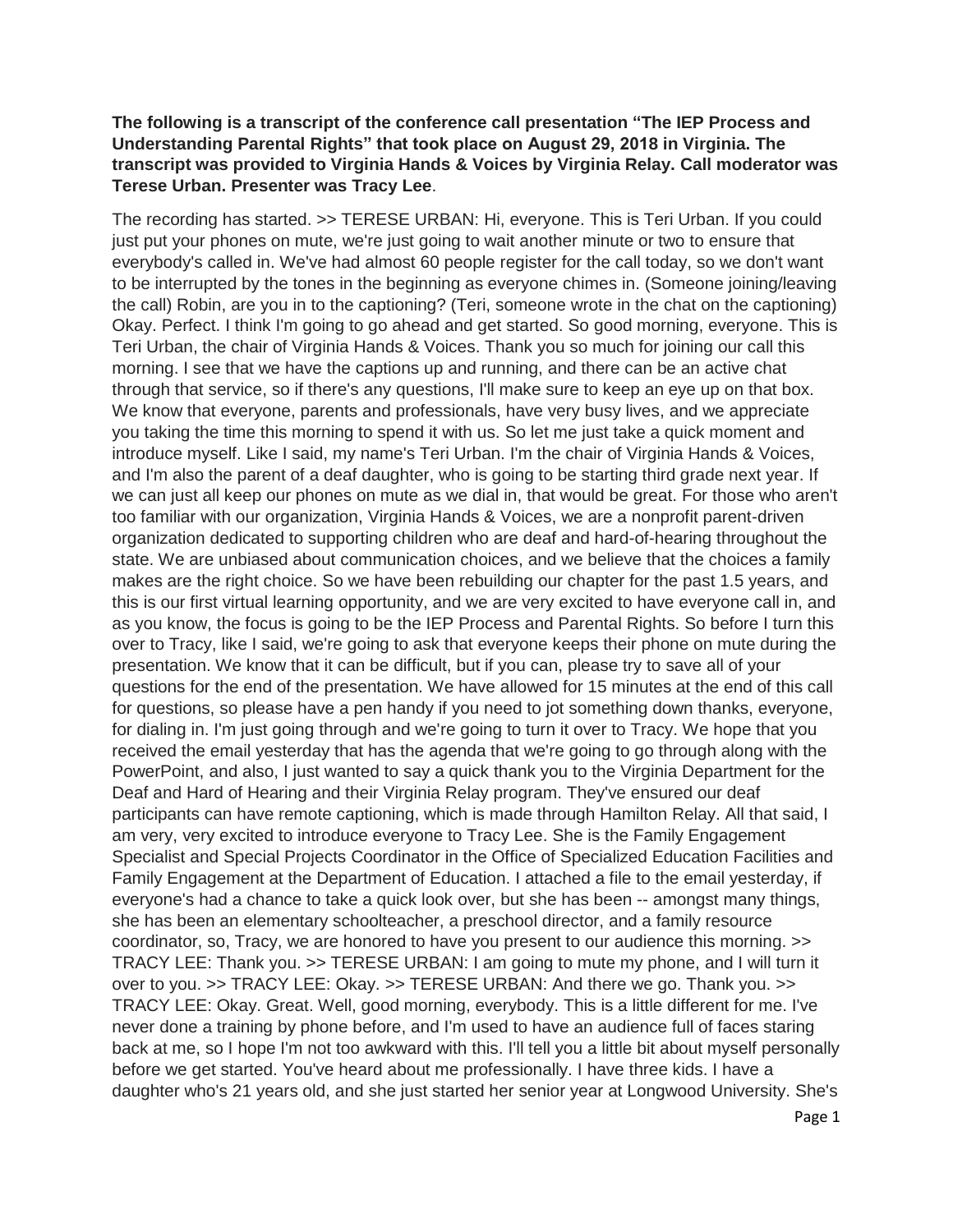studying to be a teacher. She has ADHD, and she's gifted, and she had an IEP for speech when she was very small. I have a son, Ben, who's 19. I just delivered him to his freshman year in - at Marymount Manhattan in New York City over the weekend. He's typically developing. And my son Ryan is 15 years old. He's getting ready to start his sophomore year next week, and he has Dysgrapha, so I have been on both sides of the IEP process and eligibility side. I've been on the professional side and the parent side, and it is a very different feeling, a very different circumstance depending on what side of the table that you're on. So what we're going to talk about today, we have four agenda topics. The first thing we're going to talk about is your goals during an IEP meeting, and then we're going to talk about helping the school understand your perspective because, like I just said, it's a different perspective when you come in as a parent than it is when you come in as an educator, and a lot of times we parents are a little bit apprehensive about helping the schools understand our perspective, but we really do need to find our voices and help them to do that because if they can understand where we're coming from and we can understand where they're coming from, our outcomes for our kids are going to be much better. The third thing we're going to talk about is understanding your parental rights. And then the last thing we're going to talk about is before -- (People talking in the background) >> TERESE URBAN: Wait. Tracy, this is Teri. I'm sorry to interrupt. Can everyone please make sure you put your phones on mute while we have the presentation just to eliminate any background noise? Thank you. >> TRACY LEE: Thanks. Okay. And then the last thing we're going to talk about is before, during, and after the meeting, how you prepare for -- I mean for IEP meetings and how -- the best practices for going through those meetings. Some of you may have a PowerPoint in front of you. I sent that to Teri, and I think she emailed it out, so I will let you know when I'm going to switch slides so you can know when to switch slides yourself. If you don't have the PowerPoint, it's not a big deal. You should be able to follow along perfectly fine. I really just have talking points there, so you should be fine with or without it. We're on the very first slide right now that says Tips for Navigating the IEP Process and Understanding Parental Rights and I'm getting ready to switch slides. All right. The next slide says What are your Goals. I'm going to switch again. Now you're on a slide if you have it that says Remember your Goals. When you are going through the IEP process, I want you to remember that you have two main goals in mind. The first goal leads to the more important goal, which is the second goal. So your first is to build and maintain a solid working relationship with all school personnel. The stronger and more trusting that relationship is, the more likely it is that you will be able to ensure that your child receives FAPE. FAPE is the acronym that we use for Free and Appropriate Public Education, so if you switch slides. At the top you'll see where it says Free Appropriate Public Education, and then FAPE in parentheses. This is the legal definition of FAPE. You can read through that at your leisure if you don't have the PowerPoint, Teri can send it to you so that you will have the legal definition, but we're going to go ahead and we're going to scroll past this to the next slide, where it says The Rowley Standard vs. Endrew F. These are the two Supreme Court cases that helped people to understand what FAPE actually means. We know that every child is supposed to receive a Free and Appropriate Public Education, but what the heck is that? So the first Supreme Court case on FAPE occurred on June 28th, 1982. That was when the decision was handed down. It was the U.S. Supreme Court decision, boyfriend education of the Hendrick Hudson -- this is satisfied when the IEP is reasonably calculated when you enable the child to receive educational benefits, so receive education benefit is the key phrase there. Endrew F. was a case that was heard in January of 2017, so just about a year and a half ago and it was decided in March of '17, so it's very recent, and that was the very first case that was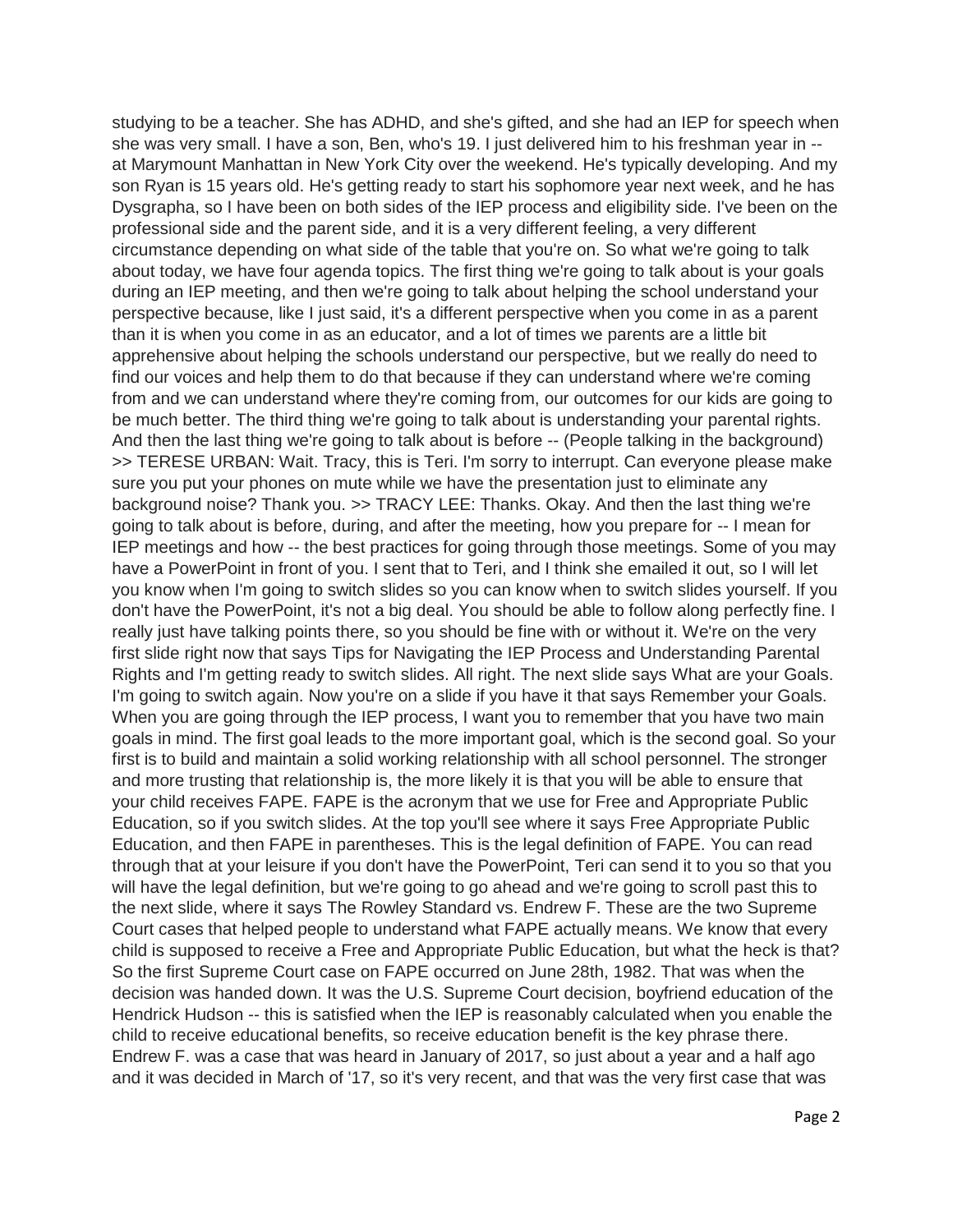heard since the Rowley case. The reason it was heard was this: There were many circuit courts across the country that were using that was saying educational benefit was received when the child was receiving de minimis, which is the Latin word for minimum educational benefit. So some were saying that as long as a school division was providing an IEP that gave a child minimum educational benefits that that was good enough, that that's where the bar was, and there were other circuit courts in this country that were saying that educational benefit -- that the bar would be meaningful educational benefit. Well, those are two pretty different standards, minimal benefit vs. meaningful benefit, so when you have several circuits across the country and they are applying a law differently, that's how a case gets to the Supreme Court often. So the Endrew F. case helped us determine what actually is educational benefit what is that bar, is it minimum or is it meaningful, so it helped to clarify that. The Endrew F. case did not overturn Rowley, it just clarified, and many, many of our attorneys at the Virginia Department of Education, I will say here I am not an attorney, I will tell you what we have been told, is the Virginia Department of Education's take on the Endrew F. decision. The Virginia Department of Education believes that Endrew F. told us that benefit is meaningful, but meaningful is different depending on each child, so educational benefit has to be meaningful in light of a child's specific circumstances. So what's meaningful educational benefit for my daughter, maybe, who had ADHD and was gifted, might look much different from meaningful educational benefit for a child who has significant cognitive or intellectual disabilities, so we have to look at each child and we have to look at that child's individual circumstances and we have to determine what meaningful educational benefit is for that child. And then another thing that this case did was put a little bit of the impetus on the schools to show through data that this benefit is being achieved, so it's not good enough for a school division to come to an IEP meeting and say, yes, this child has reached their goals, check, check, check. They need to be able to show why or how they came to that determination, so as parents, we should be able to say, well, show me the data to support that my child is meeting his or her goals or my child is receiving educational benefit. And the school has the impetus now to provide us with that information. Okay. So I know that's a lot of legal mumbo jumbo, and once again, I'm not a lawyer, but if you have questions at the end, I can try to answer them, and if I can't, I can point you in the direction of somebody who can. Okay. I'm going to switch slides now. We're on a slide that says Help the School Understand your Perspective, and we're going to flip one more time. Okay. One thing that we need to understand is that educators and parents come to the IEP team table with different jobs to do. The parent has to get one, two, three, maybe four, five kids from birth to adulthood in the most whole way possible. Educationally, spiritually, physically, emotionally, the whole package. The teacher's job and the school's job is to get many, many, many kids from August or September through May or June knowing a specific amount of information, so it's not that either of us is wrong, it's just that both of us have different jobs to do, and sometimes we come to the table with different perspectives because of that. As the parents, we need to be brave and we need to find our voices and we need to raise our hands sometimes and we need to say hold up, let me explain to you my perspective. So we're going to go through this slide, and if you don't have the slide in front of you, I'll read it out loud. The first thing we sometimes need to say is I'm not an educator, please explain this to me in a way that I understand. Very often in special education we speak in acronyms. I just did it a few minutes ago when I said FAPE for Free Appropriate Public Education. We also tend to use words that nobody understands besides the people who created these terms, so we, as parents, a lot of times, I know when I walk into an IEP meeting -- and I will tell you my husband's an attorney and I work at the Virginia Department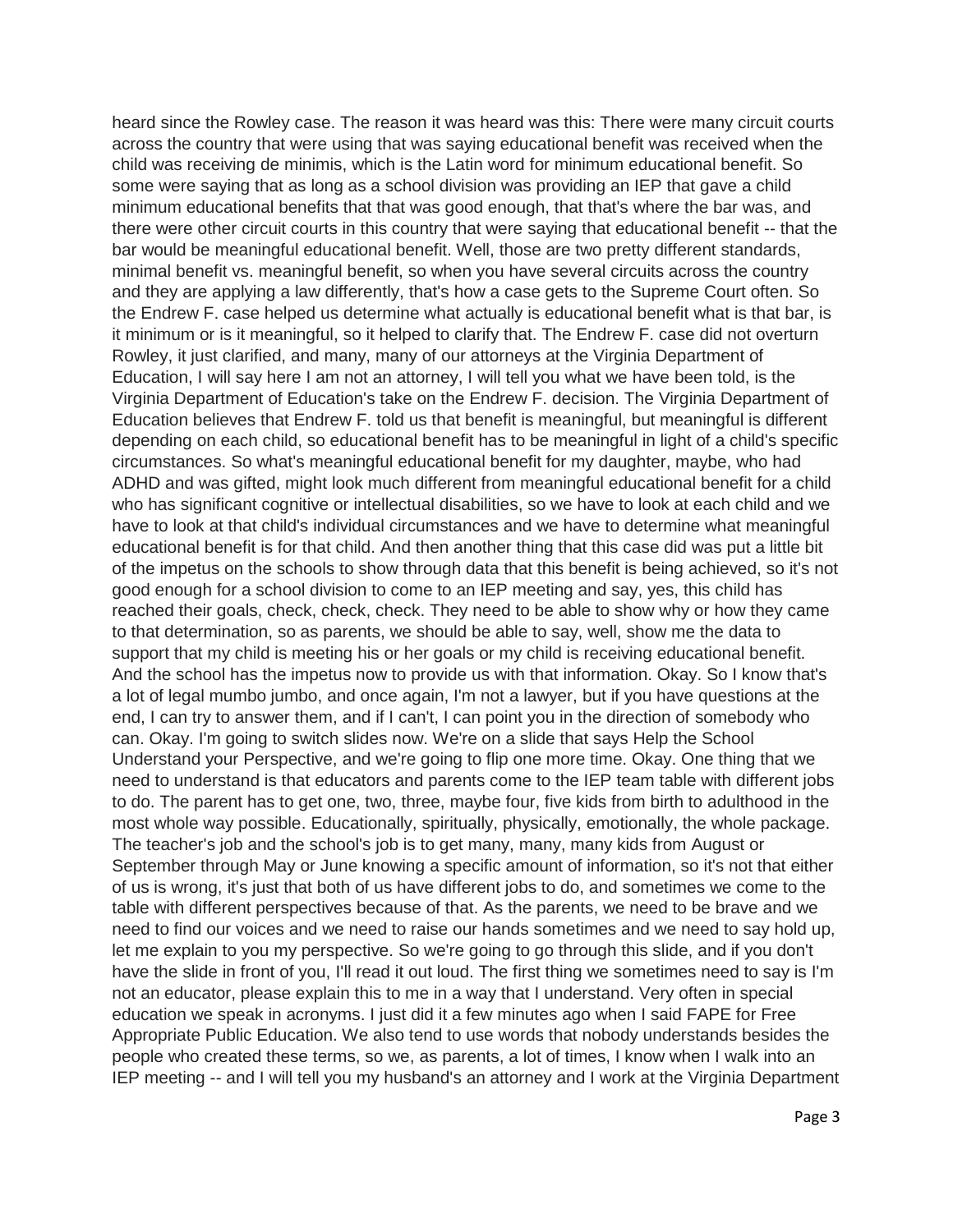of Education, so when we walk in, we should be feeling fairly confident about things, and that is not the case. When I walk into an IEP meeting, I my stomach flip-flops every single time I go into one because it's a totally different situation when you're talking about your own child, and sometimes even I and my husband, we hear things that we don't understand, and we have to say, hold on, I don't understand what you're saying, I need you to break this down for me break this evaluation down for me, explain to me what this means because the last thing you want to do is get to the end of an IEP and sign something thinking that you understood it and then find out later that you didn't, so if you don't understand, you just need to say hold on, I don't understand that acronym or I don't understand this term or I don't understand these test results and let them explain it to you. Very often, they don't even realize they're doing it. And when we point it out to them, they're more than happy to explain everything that we need explained to us. The next one is I'm not questioning you because I disagree, I'm only trying to understand. Very often when parents receive a diagnosis for their child, especially in the beginning, your mind is Regier a little bit, and -- reeling a little bit, and the way that some of us gather information to do this sort of rapid-fire questioning thing, and to the professionals on the other side of the table, it can come across as an interrogation, it can come across as us saying, I don't trust you, I don't believe you, when what we're really doing is trying to gather as much information as possible. So you might -- if you find that you're doing that -- and my husband does this a lot. I have to point it out to him, and he will say, look, aim not trying to be disa-- I'm not trying to be disagreeable, I'm not trying to interrogate you, I'm really just trying to figure this out. I'm a big proponent of just putting it out there, so if you can tell them this, you can put their minds at ease, and they become a little more comfortable with answering your questions. No. 3, let me explain to you what a typical evening in my home looks like. For some of us, as educators, we -- you know, we have kids just like you all have kids, and let's say I have a 13-year-old son. I might have to tell him three times to take a shower, but eventually he's going to get in the shower and he's going to take it himself. As parents with children who have significant disabilities, our lives often look very different, so I might have to say to my son, let's take a shower, but what that means in our house would be I have to get him to the shower, I have to get his clothes off, I have to get him in, I have to wash him, I have to convince him to get out, I have to dry him off, dry me off, dry the bathroom off, get him back in clothes, and by that time, 45 minutes has passed. So sometimes teachers will say things to us like, we need you to read more with your child, and our response is typically sometimes to just roll our eyes and sigh heavily because we're thinking, when the heck exactly would you like me to read more to my child? What we have to do is tell the teachers and tell the administrators, let me explain to you what my home life looks like because I have a child with a disability, a significant disability, our lives look different, and what takes you five minutes in your house takes 45 minutes in my house, and that's just for the shower. And when we do that, very often, the rest of the IEP team will say, wow, I hadn't thought of it that way, and they'll say, okay, well, let's come up with something different. Maybe we can read more with him at school or maybe we can find a work-around, but they're not going to be able to do that unless, once again, we find our voices and we say, Hold on a second, this isn't going to work for me because you have to understand what my home life looks like. The next one sort of dovetails that. I have other children who also need my attention. Many of us who have children with disabilities also have children that don't have disabilities, and while much of our time and attention has to be focused on the child with the disability, we do have to actually acknowledge our other children every once in a while, and so sometimes we need to point out to the IEP team our entire life's focus cannot be on this specific child, we have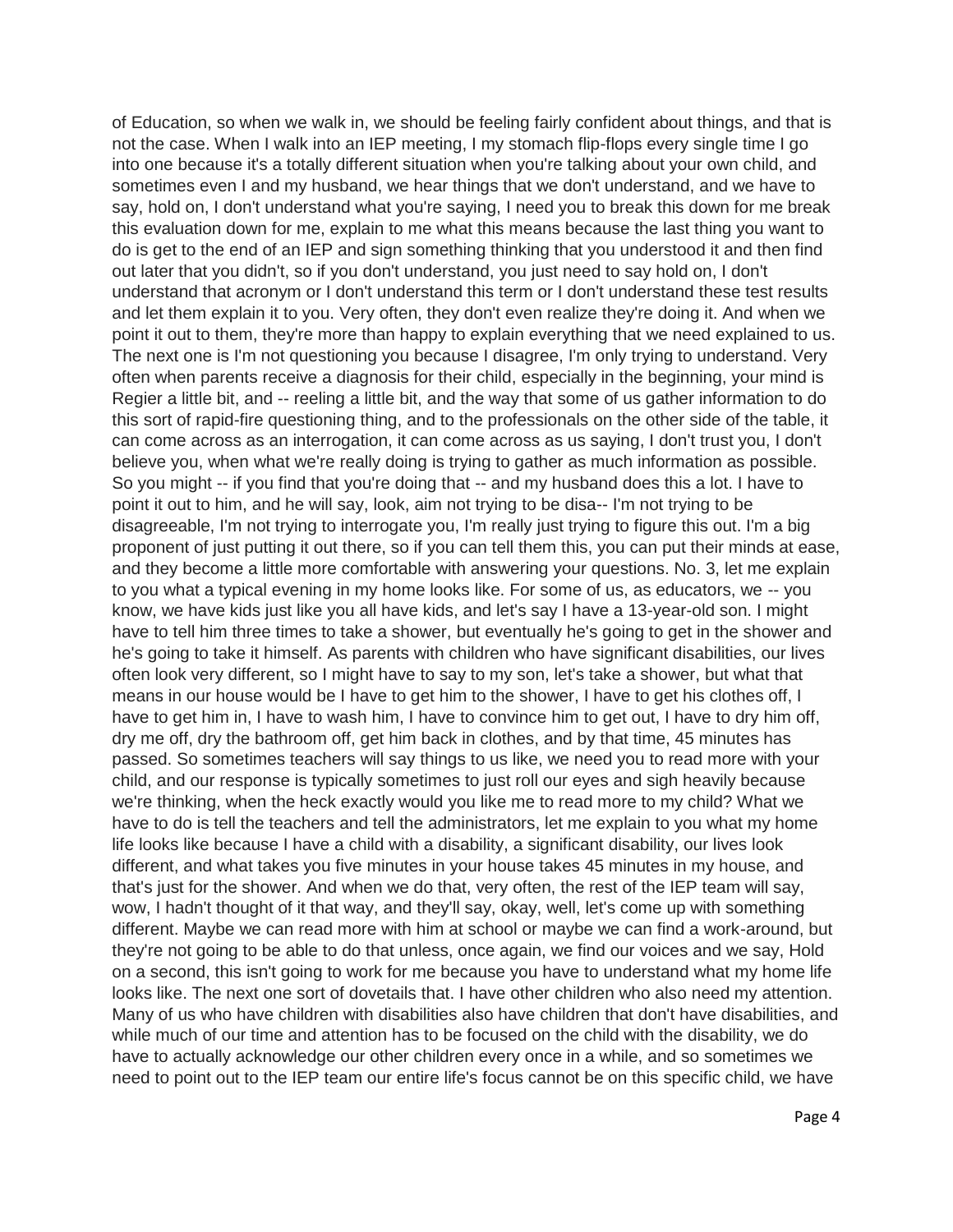other children, we have majors, we have -- marriages, we have jobs, we have our own health issues, please keep that in mind. The next one, Please clarify what it is that you would like for me to do. Let's go back to the We'd like you to read more with your child. Well, sometimes we don't know what that means. That's a very broad statement, so as a parent, I want to know, well, what are we reading? Are we reading a chapter book, are we reading a second grade, you know -- like a second grade reader, am I reading to him, is he reading to me, are we reading for five minutes, are we reading for an hour? I need specific instructions. And, once again, that's where we need to find our voices. We need to say Hold on a second, I'm happy to do this, but you need to tell me exactly what it is that you would like for me to do because the last thing we want to do is to do it incorrectly. If the teacher wants us to read one chapter out of a chapter book for 15 minutes and have us alternating reading back and forth, what we don't want to be doing is have the child reading out of a science textbook for an hour with me reading to him. So we need to know exactly explicitly what it is that they need us to do, and we need to make sure that they understand that that's what we need from them. And then the last one, I have hopes and dreams for my child that may seem unreasonable to you, but let's try to aim for them anyway. As parents, we have very lofty dreams for our kids, sometimes loftier than school personnel has, and what we have found -- I think what most of us can say we have found and what we have found in the field of education is the higher we aim, the higher the kids go, and if we're -- let's say we're aiming for them to get a college degree. Well, they might not reach that, but maybe they'll get a standard high school diploma, which might have been much different than they would have gotten had we been aiming for the college degree, so they might not reach the lofty goals that we set, but chances are if we make lofty goals for them, they're going to reach higher than they would have otherwise, and, once again, that's just something that we need to say to the school personnel. I have hopes and dreams for my child, and I know that you might think that he or she might not get there, but let's just try to aim for them anyway. Let's try to take small steps toward them and just see where we get. Okay. So helping the schools understand your perspective is enormously important. The more that we can understand each other, the much -- it's a much easier circumstance for us to be able to work together. All right. How am I doing on time here? Teri, if you could give me a five-minute warning when I'm at 25 minutes, I would appreciate t >> TERESE URBAN: Sure. Sure. I think this is great. Everyone's engaged, so keep on going. >> TRACY LEE: All right. We're halfway through. We're Understanding your Rights, and I'm going to flip to the next screen. This says Examples of your Rights at the top, and note, this is an important sentence in presence these if you have it. This list is not all inclusive. This list I'm going through is not all of your rights. The procedural safeguards document that you should receive at the beginning of every eligibility and IEP meeting, that is your full list of rights. We're just going to hit some of the hot topics here. And I'm going to try to anticipate some of your questions by remembering the questions that I have every time that I do this presentation, so hopefully I'll hit some of them before you even have to ask them. No. 1, you have the right to advocate for your child without fear of retaliation, and that's retaliation against you or your child, okay. So, for example, if you have a job where you're doing contract work, maybe inside of a school, and then you have a disagreement with the school and suddenly you find that you're not welcome there anymore to do your contract work, you might wonder at that point if that's retaliation. You have the right to advocate for your child without any fear of that happening to you or to him or her. No. 2, you have the right to advance notice, invitation of all meetings. Now, all meetings, when I say "all meetings," I mean the big ones, and the big ones are the ones that are named. For example, eligibility meetings, IEP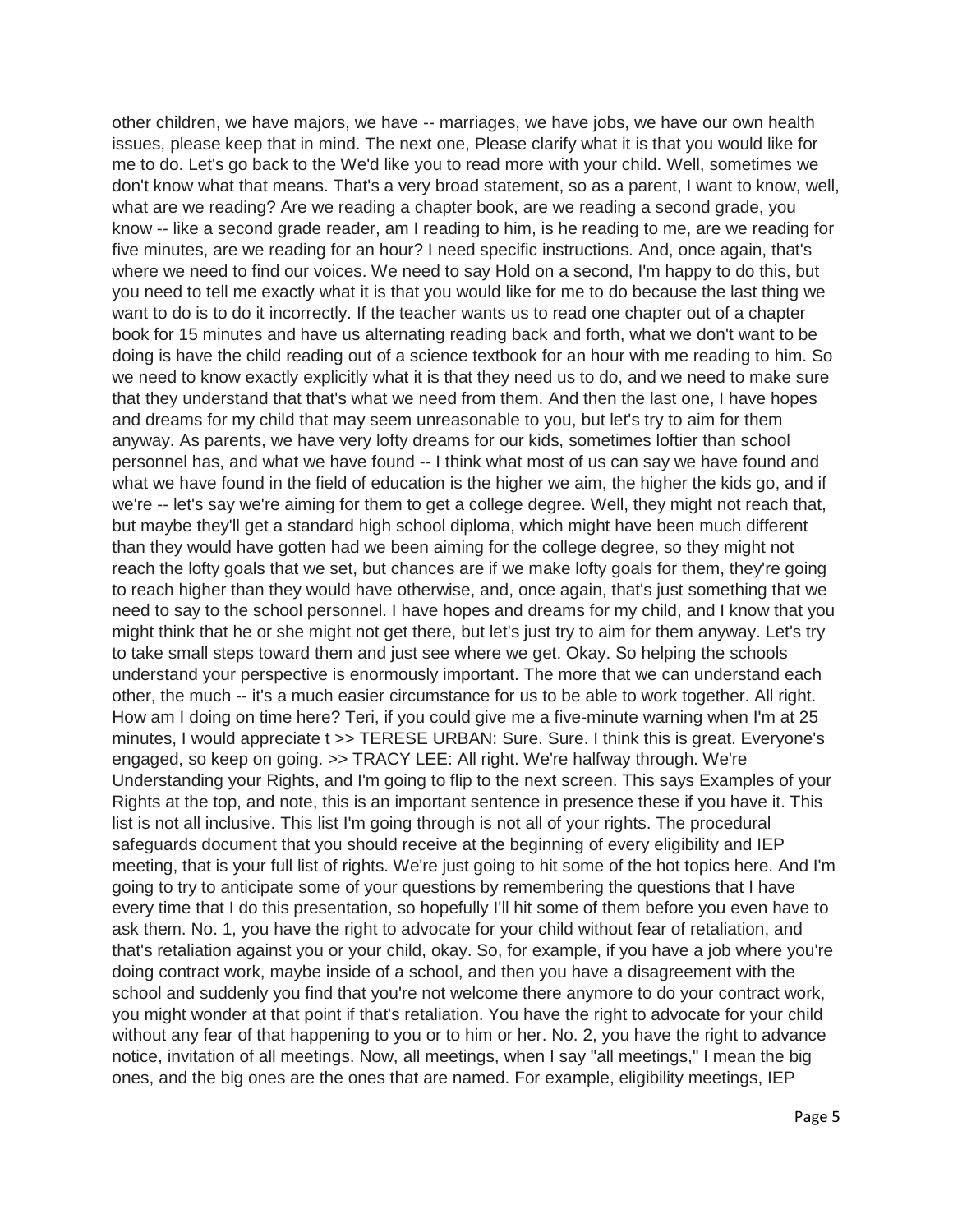meetings, manifestation determination meetings, child study meetings. What is not a meeting that you have a right to be invited to -- let's say, for example, your child has a reading goal and your child's reading teacher is having some difficulties helping your child meet that goal. So after school in the teacher's lounge, your child's reading teacher meets with three other reading teachers so they can talk about some strategies that might help your child reach that goal. That's technically a meeting, but it's not a meeting that you have a right to be invited to, okay. It's an informal meeting among professionals. It's not one of the big ones. So when we say advanced notice and invitation to all meetings, that would be IEP, manifestation determination, eligibility, and child study meetings. (Background noise) You have the right to meet at a mutually agreed upon date, time, and location. Here is what's not a mutually agreed upon date, time, and location. A parent saying, I can only meet on Saturdays at 4:30. On the flip side, this is also not a mutually agreed upon date, time, and location. Our school only does IEP meetings on Thursdays at 1:30 during our activity period, okay. Both sides have to come together to work in a good-faith effort to come to a mutually agreed upon date, time, and location, and you can be creative with this. If there's not a time that a parent can get there but a parent can participate via FaceTime or Skype or something like that, that's 100% permissible. We can be creative with this. We just -- we all have to work together to try to come to that place where we can mutually agree upon a date, time, and location. You always have the right to record audio -- audio record eligibility, IEP, and manifestation determination meetings. Having said that, just because you have that right does not mean that they have to provide the equipment for you. You have to -- if you're going to audio record the meeting, you have to provide your own equipment to do that. So that -- I mean, in this day and time, it's pretty easy. Most people have a smartphone. You can just hit Record on that and that's pretty easy to do, but you do have to bring your own setup to do that. You have the right to request to video record. Now, this one's one that gets a little difficult. So -- I'm sorry, my phone just dinged with a text message. I apologize for that. Okay. You have the right to request to video record. What that means is this. You have the right to request to video record, and this he can say yes or they can say no, but if they say no to you, you have the right to say, Show me your written policy stating why it is that I can't video record. So school divisions, they -- they can make policies about video recording, and their policy might be we never permit video recording, or their policy might be we permit video recording under the following circumstances, but if you ask to video record and they say no and you say, Show me your written policy and they can't provide you with one because there isn't one, then you get to video record. But if you ask to video record, they say no, you say show me the policy in writing, and they show you the written policy and it tells why you can't, for example, we never allow video recording, then you can't video record. >> Ms. Gray, please call 4640. Ms. Gray, 4640. >> TRACY LEE: I hope that makes sense to everybody. If not, you can ask me at the end. The next bullet point, you have the right to discuss any concerns or input that you may have regarding your child's IEP accommodations, anything like that, so you have the right to make sure that there's time at the IEP meeting for you to discuss any concerns, any issues that you would like to talk about. What they can't do is leave 60 seconds at the end for parent input and then expect you to get through all of your stuff in that amount of time. You have to actually have the time to get through your concerns and input. You have the right to bring and have reviewed any type of documentation that you want. It can be doctor's notes, it can be anything. It can be -- you know, if your astrol jer provided you with some sort of input and you want to bring it, you absolutely have the right to bring it and have reviewed. It might not necessarily drive a decision on its own, but you have the right to bring it and you have the right to have the entire IEP team review that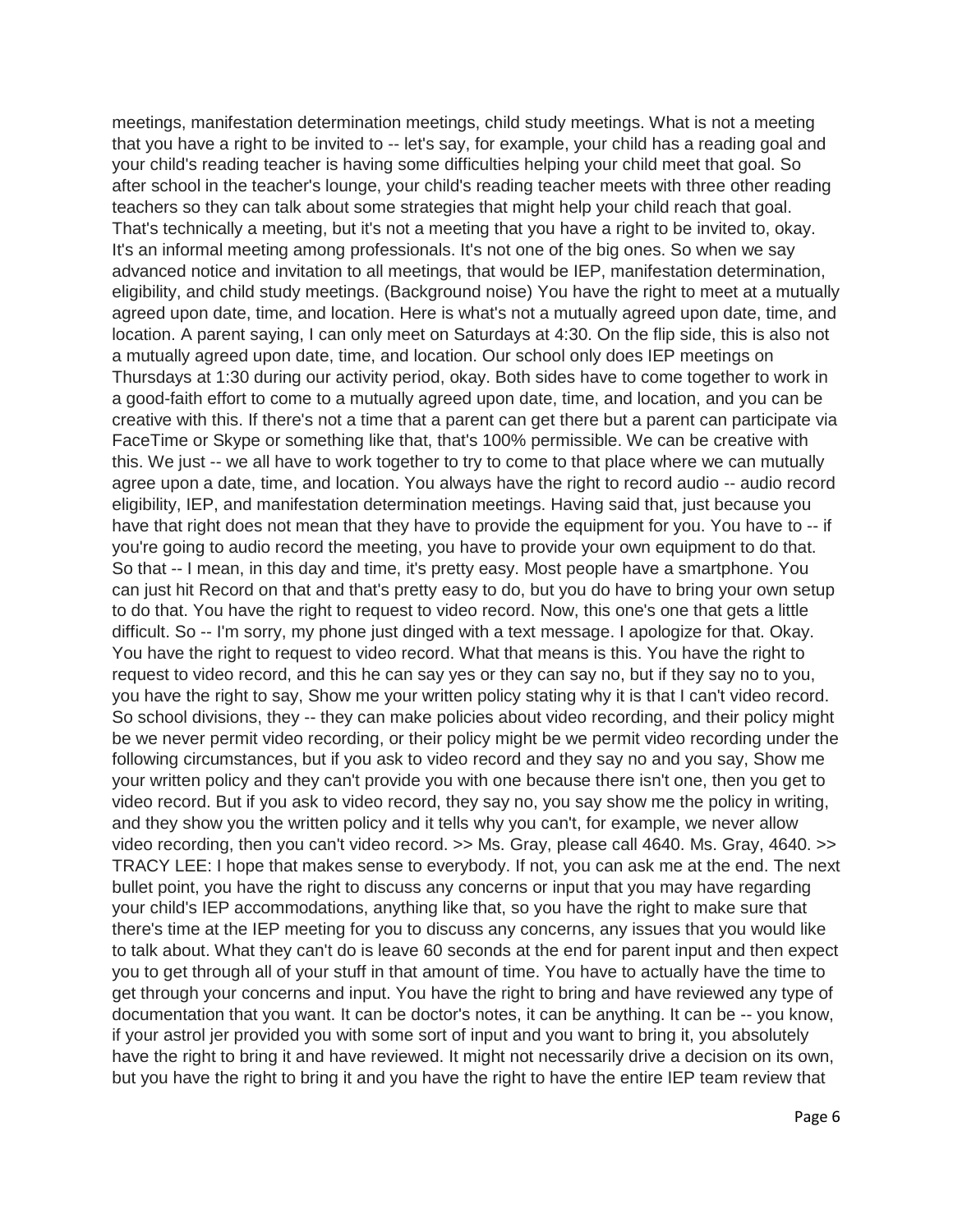information. And then finally, you have the right to bring other individuals and have them assist you during meetings. You can bring an advocate, you can bring an attorney, you can bring your next-door neighbor. You can bring anybody that you want to bring. A little note about attorneys. There has been -- there are always questions about do I have to let them know that I am going to bring an attorney? The legal answer to that, from what I understand, once again, my little caveat, I'm not a lawyer, but what I have been told is that there is case law that has been established that says that you do not have to let them know that you're bringing an attorney, and they have to have the meeting anyway, even if their attorney is not present. Now, from a practical perspective, I want to advise you against showing up with an attorney without letting them know first, and there are two reasons for that. The first one is practical and it's moneybased. So just because this case law has been established, that doesn't mean that every principal in every building across Virginia has gotten that message, so here's what might happen. You show up with your attorney, the principal says, Nope, we're not having this meeting without our attorney present, and so your attorney says, Yes, you will because case law has been established that says so, and the principal says, Well, I'm certainly not taking your word for it, I'm going to find our attorney, and if our attorney tells me that's the case, then we'll have the meeting. So the principal calls his attorney, who may be in his office, may not be in his office, he or she may be in court, who knows where the heck they are. So principal leaves a message. 45 minutes later, the attorney calls back and says, Yep, you have to have the meeting. So the principal comes out and says, Okay, let's have the meeting. So what's just happened is you've just paid your attorney -- and attorneys are not cheap -- to sit in an office for almost an hour. That's an hour of billable pay so that the principal could find out that, yes, you have to have the meeting. To me it's just -- it's a big waste of time -- it can be a big waste of time and a big waste of money if the principal in the building does not understand that the meeting is supposed to take place. So from a practical perspective, I think that it's just not a good idea, that you might want to let them know ahead of time so you're not wasting a bunch of money on this attorney's time sitting in an office. The other reason is because if we go back to our two goals, one is to make sure that your child receives FAPE, and one way to get there is your second goal, which is building and maintaining a solid working relationship with school personnel. It's not very good for relationship building from that perspective to walk in to any meeting with an attorney without letting somebody know your attorney's coming. It's going to sort of set everything off on the wrong foot. So I am not saying don't bring an attorney. I 100% believe sometimes bringing an attorney is necessary. I just think from a practical perspective, it's best practice to let them know ahead of time that you are bringing your attorney. Now, let's go back to you have the right to bring other individuals and have them assist you during meetings. There have been circumstances when a parent has walked in with some and the school division has said to them, Well, we don't feel like this person that you brought knows the child well enough to be able to contribute, so they can't stay. They don't get to decide that. The parent gets to decide who to bring for any reason, so you get to bring who you want, when you want to your child's IEP meetings. That's your decision, not theirs, okay. All right. We are going to flip to the next slide, What you can do to Make your Meetings Run More Smoothly. >> TERESE URBAN: Tracy, this is Teri. I'm going to give you a five-minute warning at this point. >> TRACY LEE: Okay. I can get through this in five minutes. >> TERESE URBAN: Okay. Wonderful. >> TRACY LEE: Thanks. Next slide, prior to the meeting, you want to keep all of your child's records in one place. It's just easier for you not to have to run around the morning of an IEP meeting when you're probably already a little nervous having to find things, so as you receive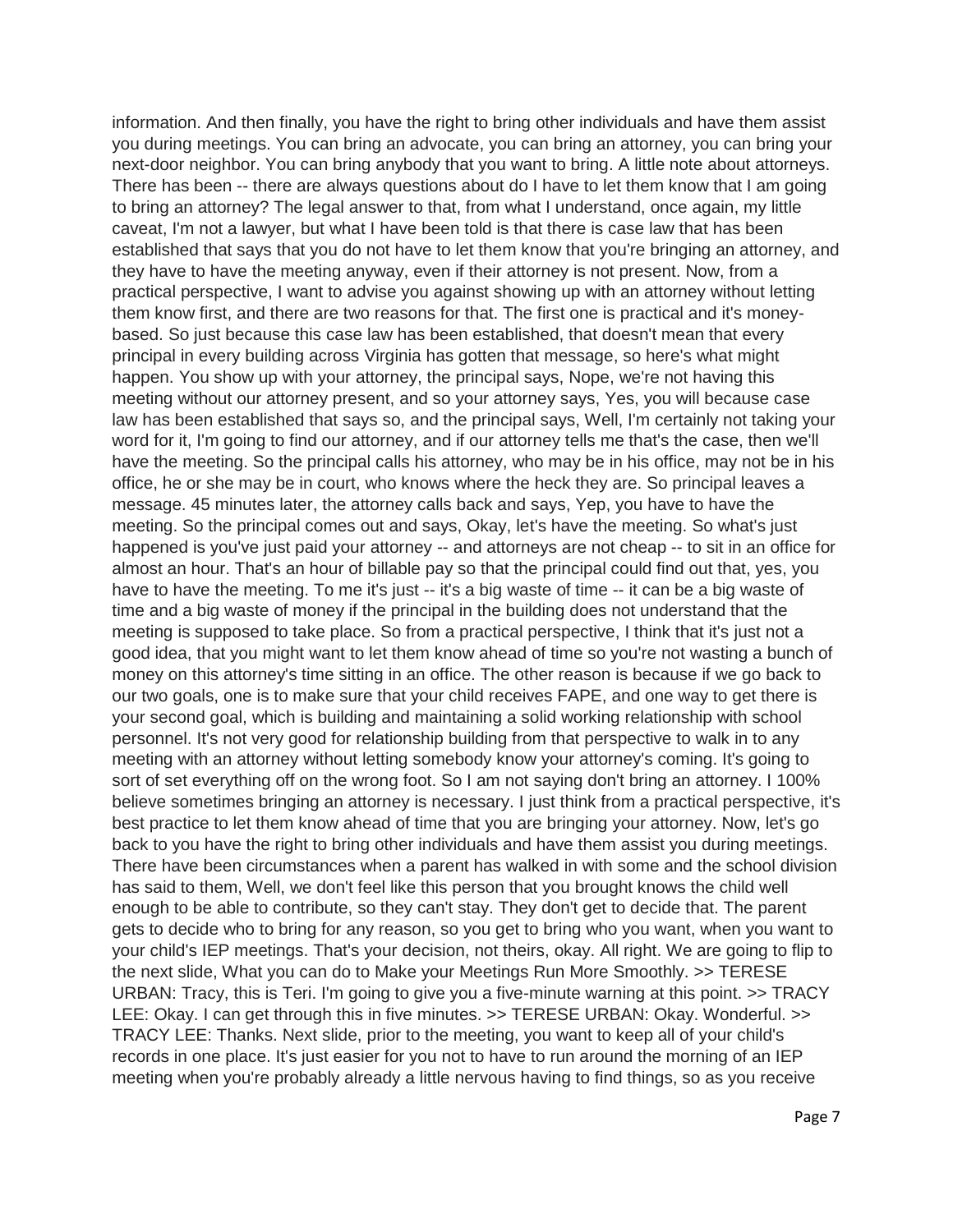documents for your child, I would suggest that you keep them in a folder or a binder and put that someplace in your house where you always know where it is. Read through all information that the school sends home prior to the IEP meeting. I think this is very important if you're like me, I can't read and comprehend if a roomful of people is staring at me while I'm trying to do it, so I would read through everything ahead of time, jot down any questions you might have. To me, it just seems like it's going to be a little bit easier for you to understand what you're reading. The next bullet point here, give thought to what you believe your child's specific problems, issues, strengths, and talents are. If we're honest, we are at IEP meetings because of our child's problems and issues, okay. That's the reason we're having them, because our child is struggling in some way. You, the parent, know your child better than anybody, and if you can come up with a list of your child's strengths and talents to take with you to that meeting, very often you can draw from the list of strengths and talents to help with the list of problems and issues, but you, as the parent, know what those are, so I would say to -- I would ask you to sit down before a meeting and write them down, make an actual list of your child's strengths and talents so that hopefully the whole IEP team can draw from that. Make a written list of questions and items that you want to cover because there's nothing worse than walking to your car after an IEP meeting and going, oh, no, I forgot to ask that question. So write down your list of questions and check them off as you get to them during the meeting. Determine whether you will bring your child to the meeting, and I am a huge proponent of bringing a child to an IEP meeting. I think as young as possible, I think it's best for the IEP team to keep in mind why we're there. It's because of this little person or big person in some circumstances. Sometimes a kid can't handle an entire IEP meeting. In that case, I would bring them maybe at the beginning, and you either introduce them or they introduce themselves and maybe they can just say a few words, this is what I like, this is what I don't like, this is what I can do well, this is what I can't do well, this is what I need help with. If your child absolutely doesn't want to come -- and I had a child who felt like that for the first couple of years that he had an IEP, he was not interested in being there, and that's fine. Take a picture and frame it and put that picture frame right up on the table so that everybody remembers, we're not here because of you, we're not here because of me, we're here because of this face in this picture frame, and this is where we need to focus our attention. Again, let the school know if you plan to invite anyone to the meeting, especially an attorney. Once again, you don't have to do that, but we've already talked about why it's a good idea. Also, for issues of space. If you're planning to come with four or five people, often they have us meeting in teeny tiny little conference rooms, and what you don't want is the first 20 minutes of your IEP meeting having to be spent finding a bigger space, so if you're going to bring several people, let them know so the space can accommodate you. And then become informed about your rights and the school's obligations, and we've already talked about that a little. Next slide, right before the meeting, arrive a few minutes early. Once again, you're probably going to be a little bit nervous. I know I always am, and running in at the last minute certainly don't help that, so arrive a few minutes early. Shake the hands of those present and offer a smile, even if you have to bite the inside of your cheek while doing it. Sometimes our relationships are starting off in a not-so-great place, but at least let's try to start off on a positive note, so shake hands and smile. And then find out how much time is scheduled for the meeting. You should have already been told this ahead of time, but you -- I always like to confirm that because I have my list of questions, I have my list of concerns, and I want to make absolutely certain that we are going to have time in that meeting to get through them. Next slide, During the Meeting. Show respect and expect -- show respect and expect it from others; manage your emotions. I've heard some people say that if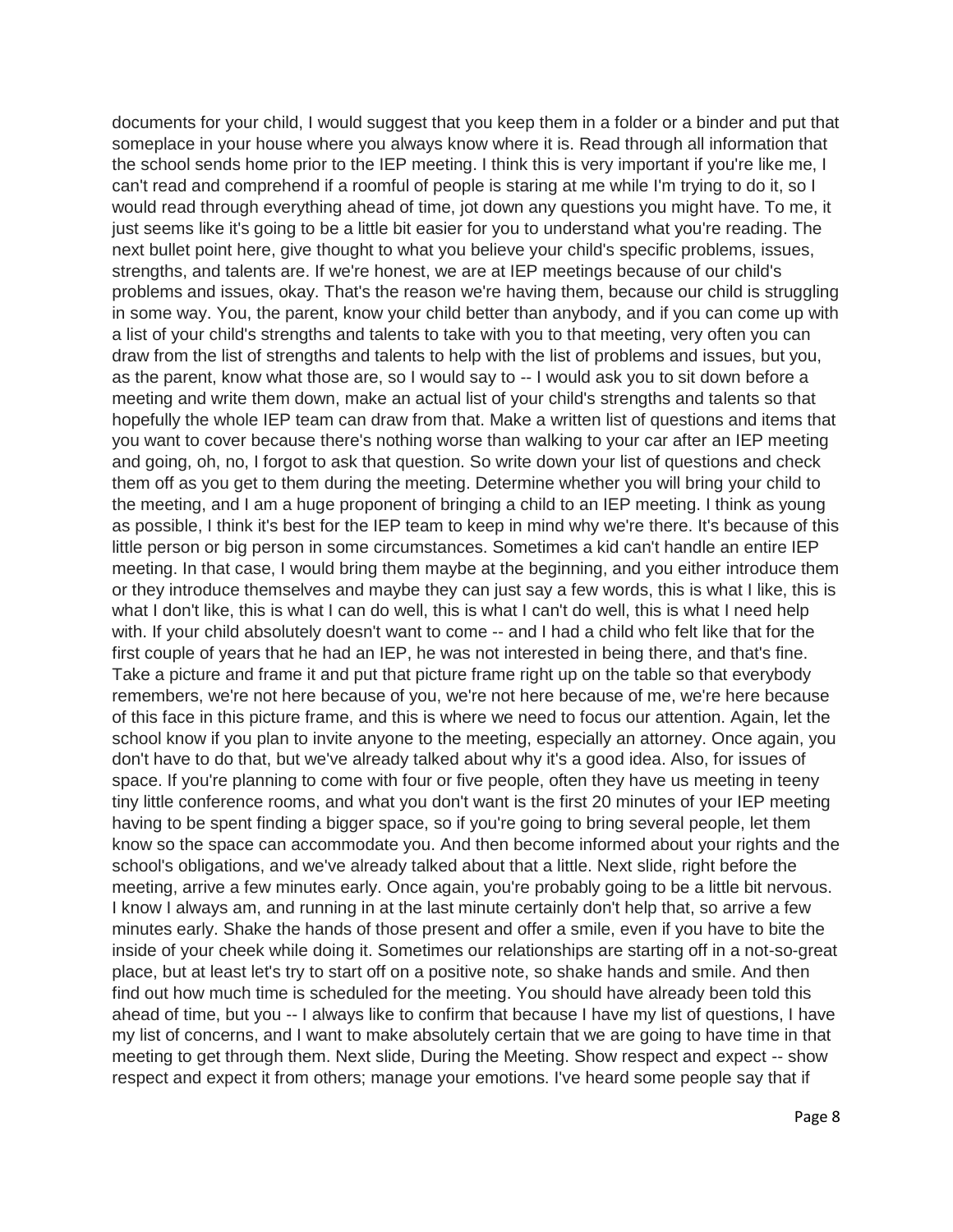you feel like you're going to start to cry -- and I will tell you I have cried during eligibility and IEP meetings, guzzling water can help. For whatever reason, that makes the tears sometimes stop. Something else can you do is just say, I need to step out for just a second, and get yourself back together and come back in. Be specific and clear about what it is that you want, where it is that you're going, and what it is that you're asking for. Stay in the present. This isn't the time to say, yeah, well, four years ago you all did such-and-such and so-and-so. That's in the past, just let it stay there. Let's concentrate on today and moving forward. Next bullet point, offer and listen to options. We are the experts on our kids. I told you that before, and I blah ev it 100%, but the educate -- believe it 100%, but the educators are best on instruction, and very often parents go in knowing what accommodations we want for our kids, but I know it's happened for me that I know what I want when I walk in, and then I hear what they're offering, and then I realize what they're offering is better than what I was asking for, so stay opened minded for what they're offering for your child. Once again, if you're unfamiliar with terms that you use, you don't want to sign an IEP thinking you understand what was happening and then you didn't. Use praise for the staff for their hard work, because even if you're angry or upset with them, believe me when I tell you this, they're not in it for the glory or the money and they're working very hard on your child. End by summarizing what you believe you heard. When you get to the end, before you put your signature on that piece of paper, say to them, Okay, so this is what I understand, this, this, this, this, and this, and if they say, yes, and you feel comfortable, sign. But what might happen, they say No, no, wait a minute, let's go back and revisit this because maybe you misunderstood or they misunderstood what was happening in the meeting at that point. Also understand, you don't have to sign right there. If you are more comfortable, again, sometimes it's hard to retain information when everybody's staring at you. If you feel better about taking it home and sleeping on it overnight and signing it the next day and sending it back, that's perfectly fine. And then finally, end the meeting on a positive note, if possible. It is always possible. There has been research and communication that shows if you take a bunch of negative information -- or a bunch -- a negative communications exchange and it's sandwiched in between positive, so let's say at the beginning you shake hands and smile, and then there's a bunch of yucky stuff that happens, and then at the end, you say I really appreciate your time, thank you for working so hard on behalf of my child, it takes some of the negative emotional charge out of of some of that negative stuff that happened in the middle, and that goes back to that relationship-building thing. The stronger our relationships are with these people, the better chance our kids have of receiving everything that it is that they need to receive, to receive a Free and Appropriate Public Education. And then the last slide, a few things teachers and administration would like you to keep in mind. We are human and we are not perfect. When we make mistakes, please try to be forgiving. We are well educated and specialists in our field. Most of our ideas are research-based and effective. Please don't begin our relationship by treating me as your enemy, I really do want to be your ally. Very often as parents we hear horror stories about things that happen with the schools and we sort of go in with our defenses up. Start the relationship giving everybody the benefit of the doubt, and very often you're going to be pleasantly surprised. Finally, if you have an issue with me, please bring it to my attention so I can solve it. Going straight to the top of the chain of command isn't always the most effective strategy. If you have a problem with a teacher, I would say go to the teacher first and see if you can solve it that way because I would say 90% of the time you can, and then follow the chain after that, whether it's an assistant principal, then the principal, the special ed director, the superintendent, the school board, the State Department of Education, try to follow that -- that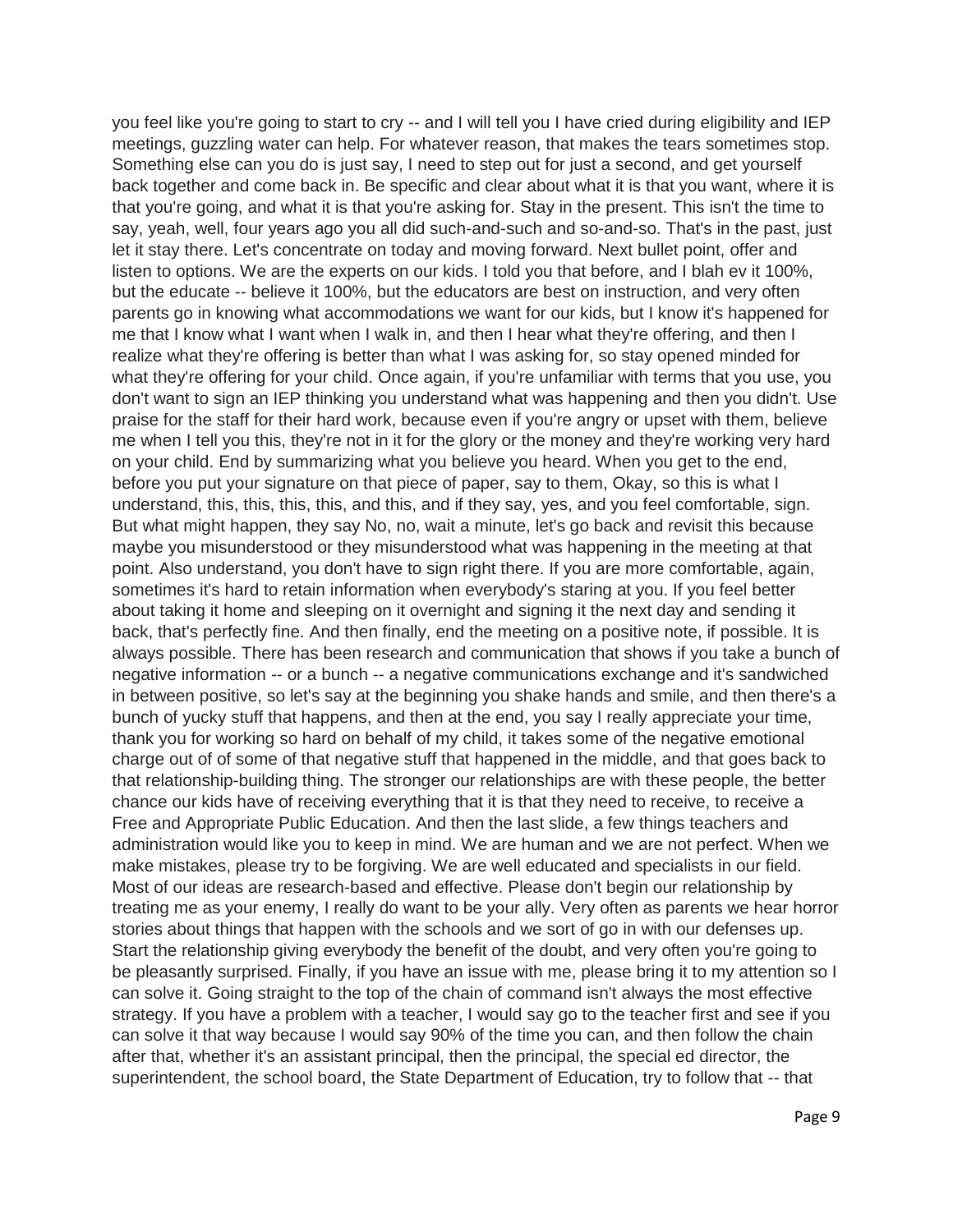flow and that chain. It just -- it makes it much easier to get your problem solved if you do follow it -- follow that path. Okay. And then the last slide is sources, and I am finished with my part. So I am very opening to answering any questions that you guys might have. >> TERESE URBAN: Yay! This is Teri. That was wonderful. Thank you, Tracy. >> TRACY LEE: Good. You're welcome. Thank you. >> TERESE URBAN: That was so informative and I learned a lot of stuff. >> TRACY LEE: Good. >> TERESE URBAN: That was wonderful. Thank you so much. So now let's open up. We have a little bit more time. We can open up the meeting for questions. We just ask that when you do ask a question, if you can take your phone off mute and identify yourself first, first name is just fine, just so our captioner can relay that information. It's entirely up to you if you want to state whether you're a parent or a professional along with which part of the state you are calling from, and then, again -- >> TRACY LEE: And I will also say, if I can't answer a question, what I might ask you to do is email me your question, and then I can either find the answer or find the person that can give you the answer. >> TERESE URBAN: Okay. Perfect. And then if anybody who is accessing the remote conference captioning wants to ask a question through there, I've got my eye on that, so does anybody have any questions for Tracy? (Background noise) >> Can you hear me? >> TRACY LEE: I can. >> ROBIN: Okay. This is Robin Homeford. I am a teacher of the deaf and hard-of-hearing, but I also have a hearing loss. My question is for the parent, how much advanced notice would they want to have advance copy of the IEP? >> TRACY LEE: You mean to have a draft copy? >> ROBIN: A draft copy, yes. >> TRACY LEE: Okay. There's nothing in the regulations that says the school division has to provide a draft copy of the IEP. They can if they wish, but they don't have to, and I'll tell you why that is. Some school divisions do provide them and some don't, and the reason that some don't is because there are some parents who get upset about the idea of a draft IEP because they feel like that means that some predetermination has happened, so they feel like, well, if you have a draft IEP, then, obviously, some people have talked about it ahead of time and come up with this, and I wasn't involved in that process. So they don't like that. Other parents -- and I tend to be one of these parents -- I like the draft IEP, so some school divisions, depending on what their experiences have been with parents, they don't provide them at all or some do, and because there's nothing in the regulations that states when to provide them or not to, it can happen anywhere from five minutes to two weeks before the IEP meeting. So there is nothing that says when it has to be provided because there's nothing that says it does have to be provided. Does that make sense? >> ROBIN: Yeah. I like to provide it, but I also tell the parents who write all over it, the -- highlight whatever because it's just a draft. >> TRACY LEE: Right, xactsexactly. My school division does actually provide them, but some don't. (Child making noises in the background) Do we have any other questions? >> Hello. >> TRACY LEE: Yes. >> SHELLEY: This is Shelley. I am a parent, and I have a three-year-old son who is -- wears Phonak hearing aids, so he is partially deaf. My question is, is that I went through the IEP process maybe twice, and they said to me that he's developing well, but I still see that there are some articulation issues with his speech, and he's been having a very hard time at preschool right now communicating and as a result getting frustrated and hitting and just not doing very well at a school that he's been at since he was four months. >> TRACY LEE: Okay. >> SHELLEY: And he's in a more instructor-led classroom right now in preschool, so that's another transition. So my question is, is that -- are there any tips on -- or advice on how -- I'm about to have my IEP meeting tomorrow for screening, and I just want to be able to let them know that I do see that he needs some sort of services. I've gotten a doctor's note from my pediatrician about how he might need some services, maybe not a full immersion deaf and hard-of-hearing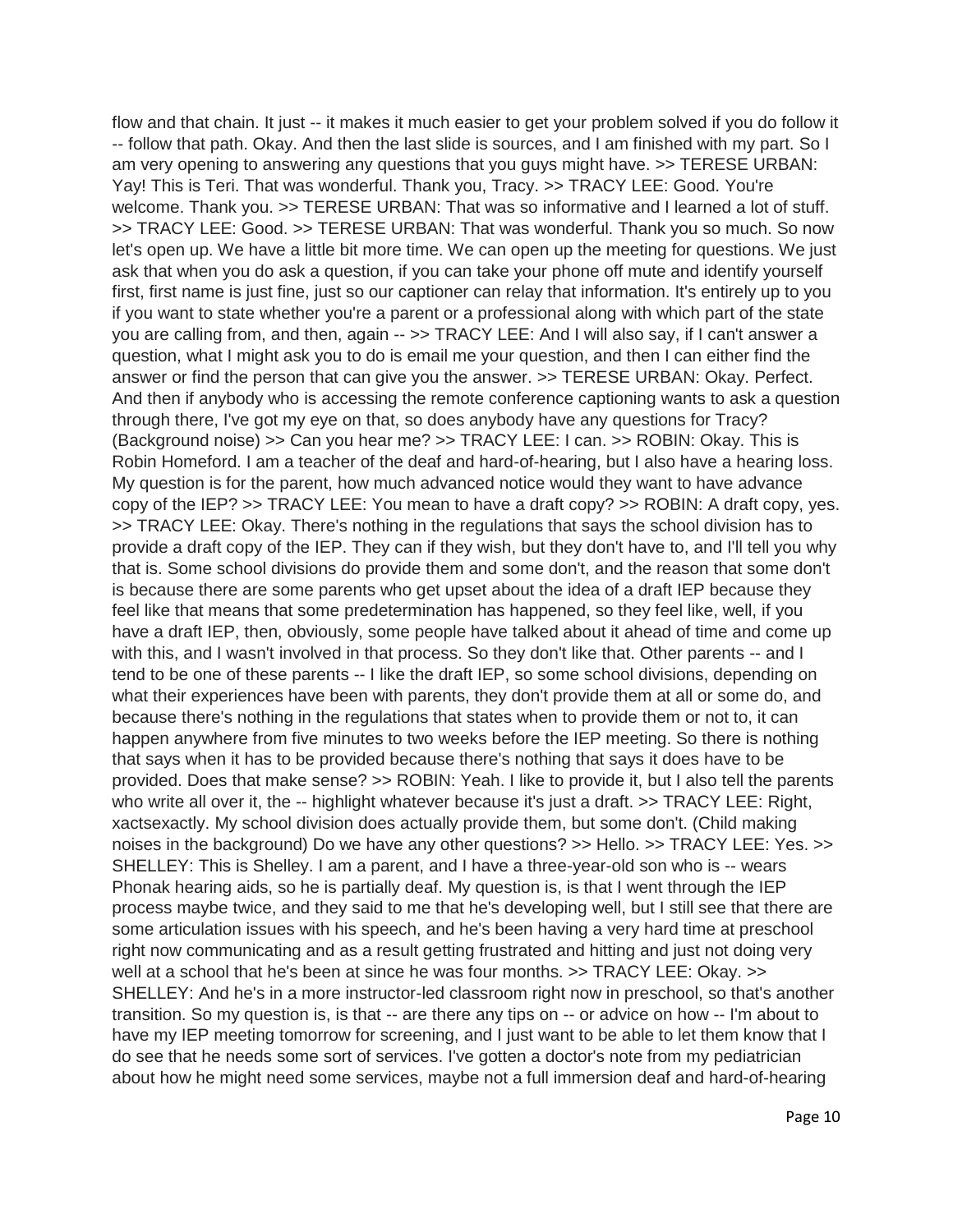school, but I think he really does need something, and I've been trying to get him through the process maybe twice already, and they've declined him services. >> TRACY LEE: Okay. This has -- this sounds like it's going to be a little bit more of an involved one-on-one question. Would you mind if I gave you a call when this is over or you can call me, either one? >> SHELLEY: Oh, yeah, absolutely. >> TRACY LEE: Okay. If -- if if Teri could -- Teri has my email address, and you might as well. Teri, if you could provide her with my email address, and then you can email me and we can set up a time to talk. >> TERESE URBAN: Yes, I can do that. Absolutely. >> SHELLEY: Sounds perfect. Thank you. >> I'm Katherine Sheldon, I'm a social worker, and I wondered if I could get your points also then because I work at CHKD, and I'm part coordinator of our cochlear implant team, our multi(Inaudible) team, so I have gone to meetings with some of our kids that are hearing impaired or have the implants, so I would love to know some thoughts that you're going to say too, then, if that's okay. >> TRACY LEE: Sure, yeah. I mean, what -- basically what I was going to tell her -- and I was go to say this, I was going to refer her to Wanda Counsel, who is our deaf and hard-of-hearing specialist, because my role is more parental rights and things like that. I don't know information specific to this disability, so I was going to hook her up with Wanda. So I guess I would say at this point, if any of you have questions that are specific to the deaf and hard-of-hearing population, Wanda Counsel is the person at VDOE that you would speak with, and I can go ahead and give that -- that email address out now to any of you who would like to write it down. >> That would be great. >> TRACY LEE: Sure. It's Wanda W-a -- n ---a.like a period, [uoncil@doe.virginia.gov.](mailto:uoncil@doe.virginia.gov) (Wanda), and then if you have other questions for me after this is over, my email address follows that same format. Instead of Wanda Council, it would be Tracy.Lee, and you can always get in touch with me after this is over as well. Like I said, if I can't answer your questions, I'll give you the person that can. >> TERESE URBAN: Traci, this is Teri. What I can do is I can just email everyone, you and Wanda's email address who registered for the webinar today. >> TRACY LEE: That's perfect. >> TERESE URBAN: Great. Does anyone else have any other questions before we wrap up? >> I have a question. >> TERESE URBAN: Okay. >> TRACY LEE: Okay. >> Hi. So my name is Mia. >> TRACY LEE: Okay. >> I'm a deaf mother. I have a hearing child. We will have the IEP process this week. >> TRACY LEE: Okay. >> We've done that for about the past three years. So the school is all right to deal with. I'm just curious about parents' rights related to -- I guess I'm just not satisfied with their evaluation of his education needs. >> TRACY LEE: Okay. >> MIA: So I'm just wondering -- so if I'm not satisfied with that testing system, what do I do next? >> TRACY LEE: You can request that other evaluations be done. You can also have them done independently, and then they would have to be reviewed by the IEP team. So those would be your next steps would be to request that they do specific evaluations. Have you done that? Have you requested the specific ones that you want? >> MIA: So I did ask. >> TRACY LEE: Okay. >> MIA: So right now I think I'm trying to get paperwork done for the IEE? >> TRACY LEE: Okay. >> MIA: Something related with the school, and they're going to pay for an outside evaluation to take place. >> TRACY LEE: They are going to do that? >> MIA: Well, I'm in the process of getting that application going and figuring it out, so they're a little bit -- I don't know, I guess they seem to be trying to avoid it, I guess, a little bit, but he's already in fourth grade, and I'm noticing these things that are showing up as delayed, so I feel like we're wasting time. We don't want to -- >> TRACY LEE: Right. >> MIA: -- we don't want to wait on this stuff, we want to get everything taken care of now. The >> TRACY LEE: If you fill a paper out for the IEE process and for whatever reason they come back and say they won't do it, you also have the dispute resolution process available to you through the state. That's mediation, due